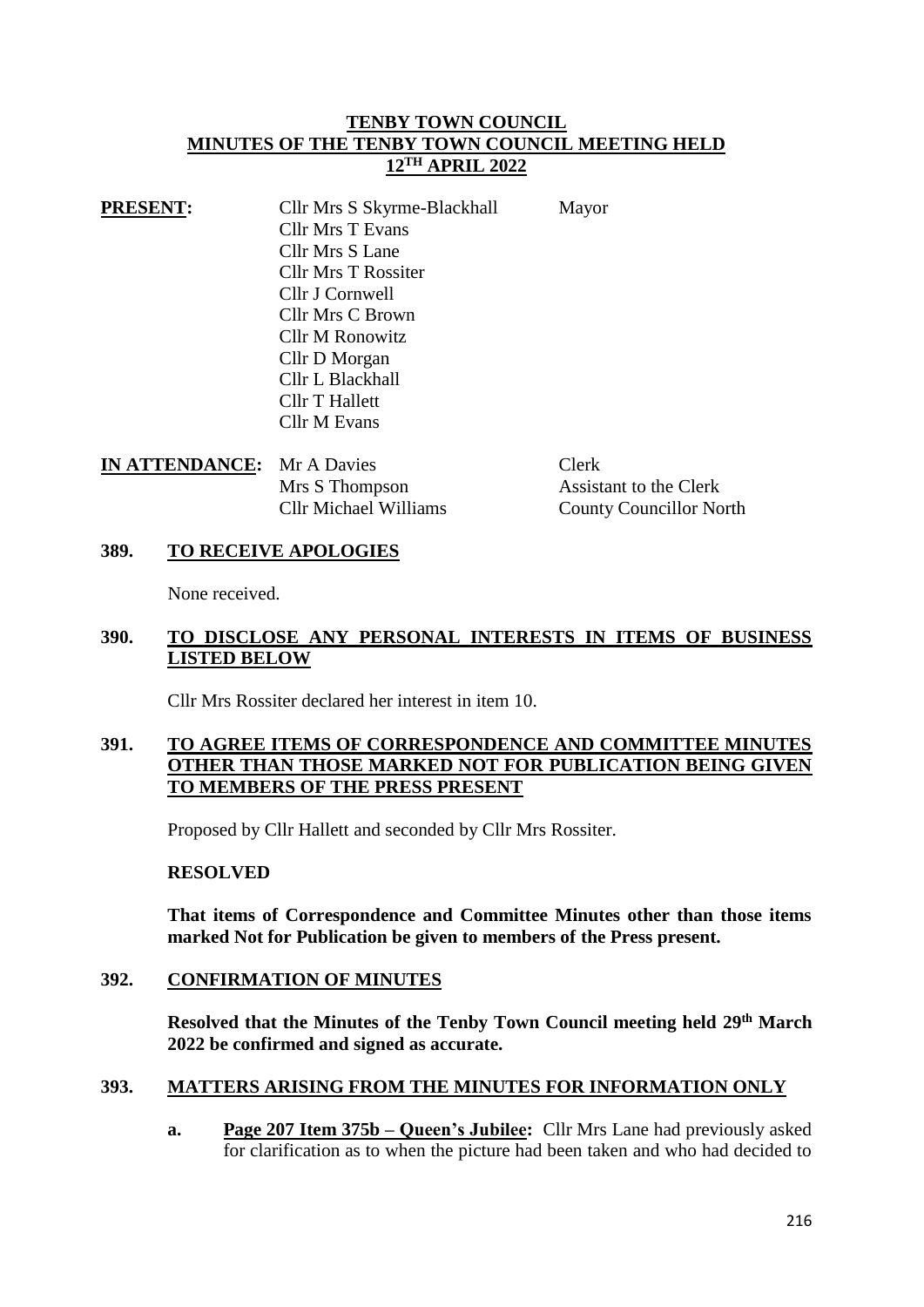put it in the newspaper but asked again for clarification from the Clerk as she felt the minutes did not make it clear.

She queried when the photograph was taken in relation to when it was published in the local press.

The Clerk said that it was taken the morning after the Jubilee programme had been agreed by the council but had not been published until the following week.

Cllr. Mrs Lane said that 11 councillors had been at the meeting the night before and felt it was not correct that only two had been in the photograph. None of the others had been made aware it was being taken. Had the Clerk submitted the photograph for publication she asked?

Whoever arranged the photograph should own it and apologise.

Cllr Cornwell said he had apologised at the last meeting if anything improper had been done and reiterated that apology.

Cllr Blackhall felt that the point has been made and now it was time to move on and not take it any further.

He explained that a conversation was had with the Observer and they had asked for a photo to go with the story straight away. This was all hastily arranged. Unfortunately, there had not been sufficient space in the paper to run the story in the week intended and therefore it appeared a week later.

TTC do not control the paper and he apologised if offence had been caused. The only intention had been to get the story out about what TTC were planning for the Jubilee as soon as possible for groups to take part in procession.

There was no attempt to cause offense and I think we should move on, he said.

Cllr Cornwell told fellow councillors that he ran his last half marathon two weeks ago and did intend to put it in the paper. However, his story didn't go into the newspapers as we are in pre-election times.

Cllr Mrs Brown understands there are those who are organising Jubilee celebrations but asked how is TTC getting the community involved?

The Mayor told councillors that Cllr Mrs Evans had been working hard on it. While it appeared that only a small group represented the council it was open to everyone to take part and contribute.

Cllr Mrs Evans had been ill in hospital, but she has still been dealing with the things that she promised to deliver.

Cllr Mrs Evans said the events were open to all to help organise and it would be appreciated.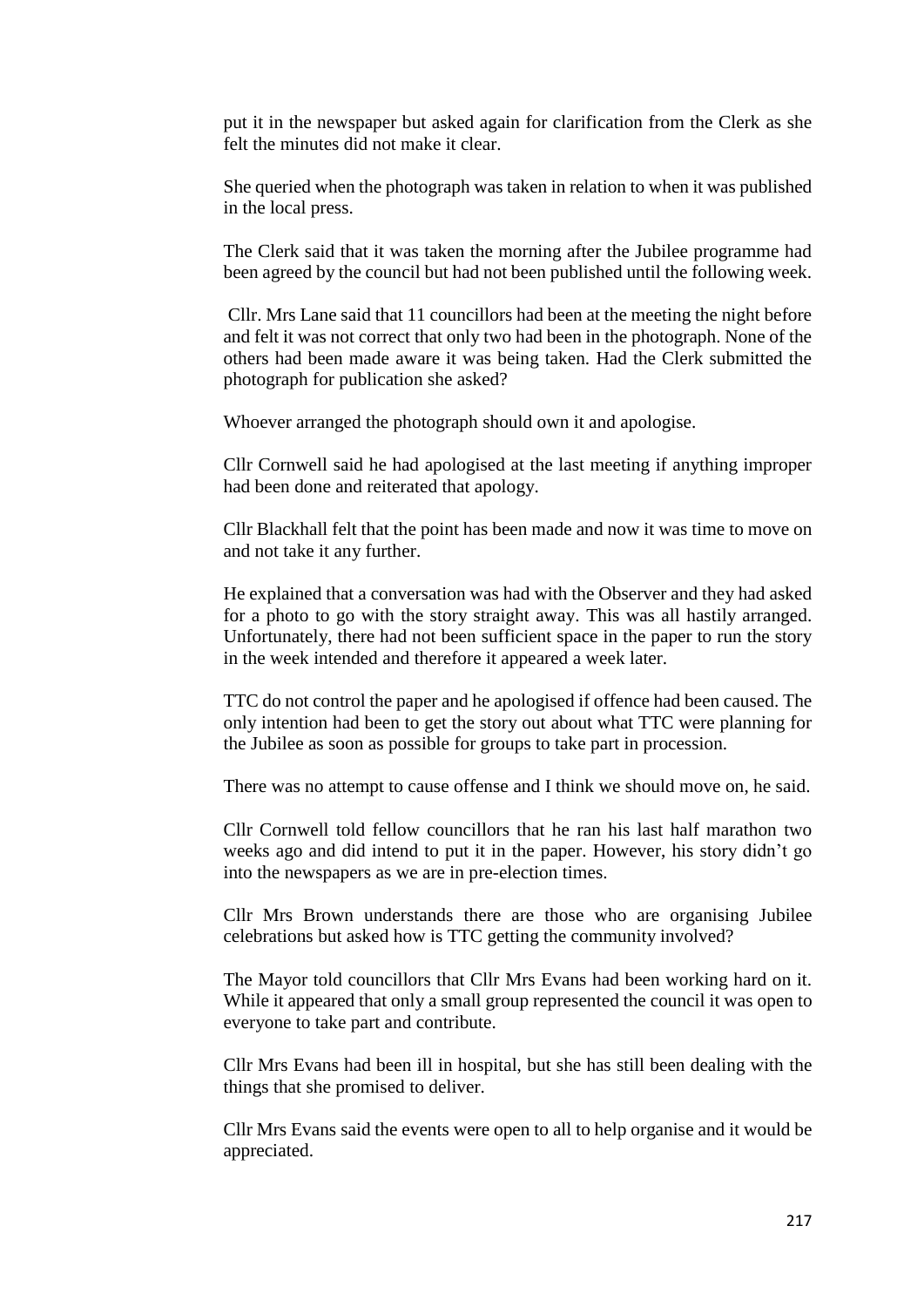Cllr Mrs Lane asked if another meeting is planned as there are more ideas to talk about and also to revisit previous ideas, for example, involving school children. She felt things should be coming back to council.

All agreed to having another meeting and Cllr Blackhall suggested the Clerk arrange one as soon as practicable.

The Clerk told members that all bunting had now been delivered.

# **394. TO DISCUSS THE FOLLOWING PLANNING APPLICATIONS AND TO AGREE ACTION IN RESPONSE TO PROPOSALS:**

The Mayor asked if the planning correspondence at Agenda item 7 could be considered along with this item as it relates to one of the applications.

#### a. **NP/22/0191/FUL – Creation of balcony over flat roof, alterations to fenestration – Beach House, Culver Park, Tenby**

Cllr Mrs Brown agreed with what was said by the Civic Society in that it may affect surrounding houses by intruding on their privacy.

She felt it was wrong that this application has come our way. This needs to be considered carefully by the PCNPA Conservation Officer, she said.

Cllr Cornwell agreed with Cllr Mrs Brown noting that the Civic Society suggested that a site inspection was called for.

Cllr Ronowitz felt that the houses on the old hospital site came after Culver Park. To flip it on its head, could it be argued that these were intruding on houses that had been there a lot longer?

Balconies can be very intrusive said Cllr Mrs Lane, and quite often they are directly in line with bedrooms. Careful consideration must be taken.

Cllr Mrs Brown proposed requesting to see the results of any NPCPA inspection. Cllr Cornwell seconded.

Cllr Blackhall said he would abstain from voting as he hadn't had time to look at these plans.

#### **RECOMMEND**

**Members are concerned about the introduction of a balcony on the impact and amenity of neighbouring properties both to the sides and rear of the application site, particularly within the newly extended Conservation Area. Members feel the views of the Conservation Officer would be helpful in determining this application.**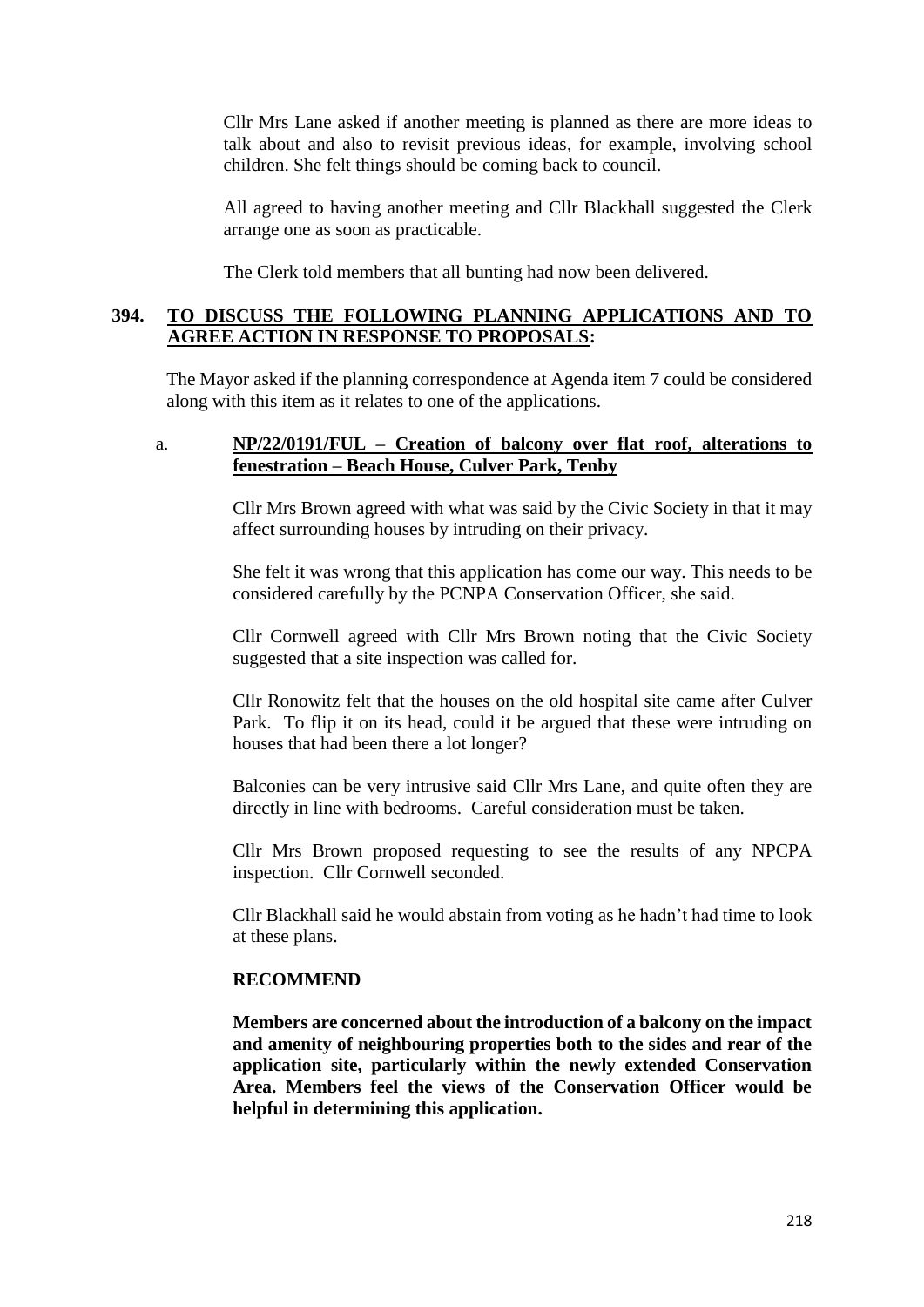#### b. **NP/22/0169/FUL – Erection of photovoltaic array on the roof of a building within the grounds of a listed house – Clifton Rock, Greenhill Road, Tenby**

Cllr Cornwell agreed with this application and the Mayor seconded.

# **RECOMMEND**

**Approval. Considered against all the relevant policies within the LDP, members feel that this proposal will have no adverse effect on the amenity of the area or neighbouring properties.**

# c. **NP/22/0206/FUL – Roof extension to allow additional bedroom/lounge, renovation of front elevation and proposed bay windows – Tiffany House, Tudor Square, Tenby**

The Mayor asked if members had any comments. Cllr Cornwell remembered that this property had come up previously but this was now addressing the rear of the property. Cllr Cornwell felt the change very attractive. Cllr Ronowitz seconded.

# **RECOMMEND**

**Approval. Considered against all the relevant policies within the LDP, members feel that this proposal will have no adverse effect on the amenity of the area or neighbouring properties.**

# d. **NP/22/0197/FUL – Front flat-roofed extension with balcony over – 29 The Glebe, Tenby**

Cllr Mrs Lane recalls that there is a lot of ground and did not feel it would be overlooking neighbours which would be her concern. She didn't see any problem so long as neighbours have not objected. No opposition had been raised by neighbours as far as we know. Proposed by Cllr Mrs Lane and seconded by Cllr Cornwell.

#### **RECOMMEND**

**Approval. Considered against all the relevant policies within the LDP, members feel that this proposal will have no adverse effect on the amenity of the area or neighbouring properties.**

# **395. TO CONSIDER THE FOLLOWING ITEMS OF PLANNING CORRESPONDENCE AND AGREE ACTION IN RESPONSE TO PROPOSALS:**

# **a. Tenby Civic Society – Comments on recent applications**

Already considered within the relevant application in the previous agenda item.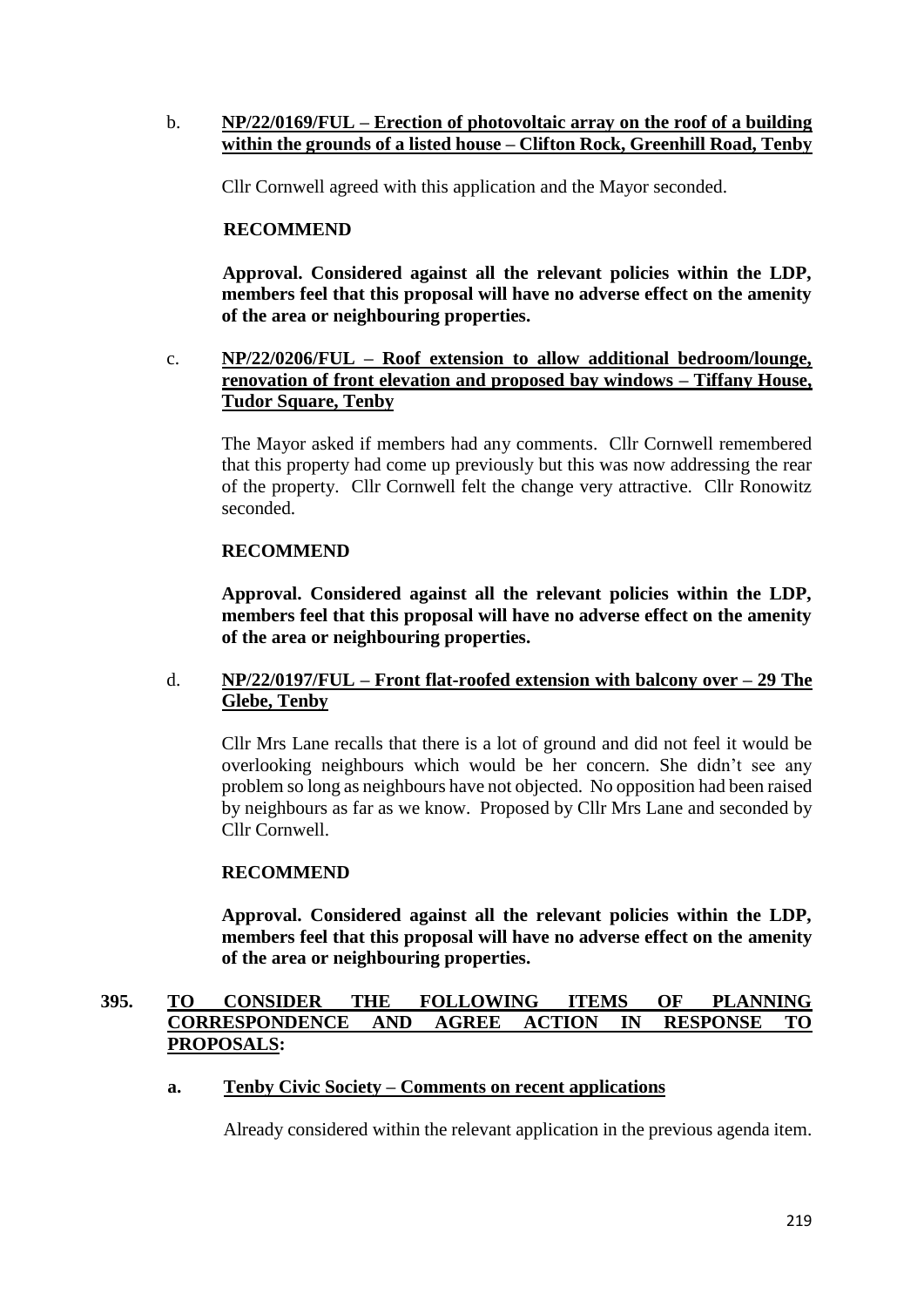# **396. TO RECEIVE THE ACCOUNTS FOR MARCH (INCLUDING SCHEDULED PAYMENTS, UNPRESENTED CHEQUES, RECEIPTS, ACCOUNT BALANCES, BUDGET MONITORING TO DATE AND BANK RECONCILIATIONS) AND CONSIDER ANY ISSUES ARISING**

The Clerk had no issues to bring before council apart from an uncashed payment for a charitable donation cheque written in 2019 by the Mayor at time from the Mayor's allowance. He suggested that this now be written off and struck from the pending payments list. Cllr Mrs Rossiter proposed and Cllr Ronowitz seconded the proposal.

### **RESOLVED**

**THAT the accounts for March (including scheduled payments, unpresented cheques, receipts, account balances, budget monitoring to date and bank reconciliations) be approved.**

# **397. TO CONSIDER ANY UPDATES ON TENBY TOWN WALLS AND AGREE ACTION IN RESPONSE TO PROPOSALS**

The Clerk said he had nothing more to report to members. In response to graffiti vandalism found on the wall, Louise from CADW was meant to be coming down to see how best to deal with removal of the graffiti but had been busy elsewhere. She did say that when she was down next that she would have a thorough look at the walls.

Cllr Mrs Brown would like to be at that meeting.

Cllr Cornwell said he had observed people on top of the wall by the Five Arches. He was informed that it was connected to work at the Bush Inn.

Cllr Mrs Brown asked if TTC had found out who was responsible for scaffolding recently erected to the rear of Corals. Did they ask for permission? The Clerk said PCC grant scaffolding licenses.

Cllr Mrs Rossiter recalled that Tenby in Bloom had agreed to pay for a second day of weeding around the Five Arches and wondered what had happened. The Clerk told members that the men had been taken off the weeds to work on another project and had never returned. They can have the payment when they return to finish, said Cllr. Mrs. Rossiter.

# **398. TO CONSIDER ANY UPDATES ON THE PROPOSED BRYNHIR DEVELOPMENT**

The Clerk is aware that PCC have booked another date for a public engagement day in the De Valence but have also asked if they can meet with us prior to our meeting on 14<sup>th</sup> June 2022 for further discussion. Councillors agreed a 6.30pm meeting start.

### **399. TO RECEIVE AN UPDATE AND AGREE PROPOSALS IN REGARDS TO FUTURE MEETINGS, STANDING ORDERS AND ACTION GROUPS – CLLR. BLACKHALL**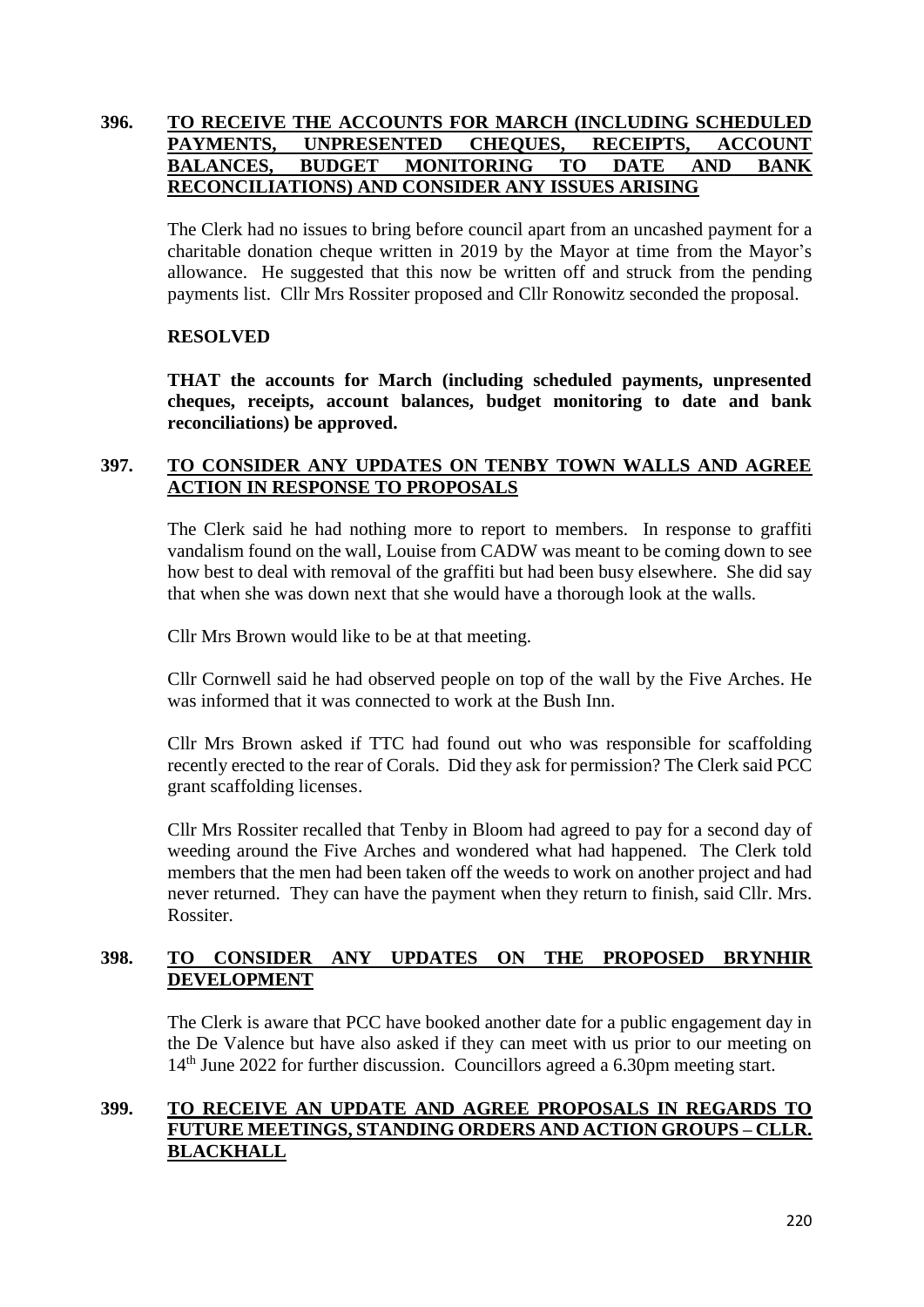Cllr Blackhall told members that it is good news as the existing Standing Orders allow for everything that has been agreed including the input of the Responsible Finance Officer which remains unchanged. Essentially TTC is in a position to introduce the proposed future arrangements as from May.

Cllr Mrs Lane said she wished to be added to all the action groups.

She felt all councillors should be invited to participate as she does not agree with spin off groups. If she could not make a meeting, she will send her apologies.

Cllr Mrs Brown asked that the same applied to her too.

She congratulated Cllr Blackhall on the comprehensive list of potential working parties an action groups although she noted that the town walls were not on there.

She asked if these groups were open just for TTC or will other people, groups and organisations be involved? She felt small meetings could be held in the parlour.

However, she also felt TTC needed to show the amount of work that is done around the town.

Cllr Mrs Rossiter queried the Gardens of Tenby group? Cllr. Blackhall said that this had already been discussed at previous meetings about the EPF bid. The idea was for different people who are looking after or volunteering in gardens, for example the family that have taken on Brother Thomas' Garden and the gentleman who has taken on Lions Garden, to get involved and to encourage future development of our open spaces with community engagement.

This was an opportunity for the community to get involved and to let the public know what we do. However, decisions, especially spending, will still need to be made by the council.

This is an initial list that may change. Some may not be able to get to all the groups but the more getting involved the merrier.

Cllr. Blackhall commented that he, Cllr Cornwell and the Clerk had met earlier in the day to look at the content of our annual report. There are many things already done currently but more can be done in the future and hopefully it is an opportunity to involve more people.

### **400. TO CONSIDER ANY FINANCIAL OFFICER/CLERK'S ITEMS AND TO AGREE ACTION IN RESPONSE TO PROPOSALS**

Nothing from the Clerk.

# **401. DATE AND TIME OF NEXT MEETING**

**Resolved that the next meeting will take place on Tuesday, 26th April 2022 at 7.30pm.**